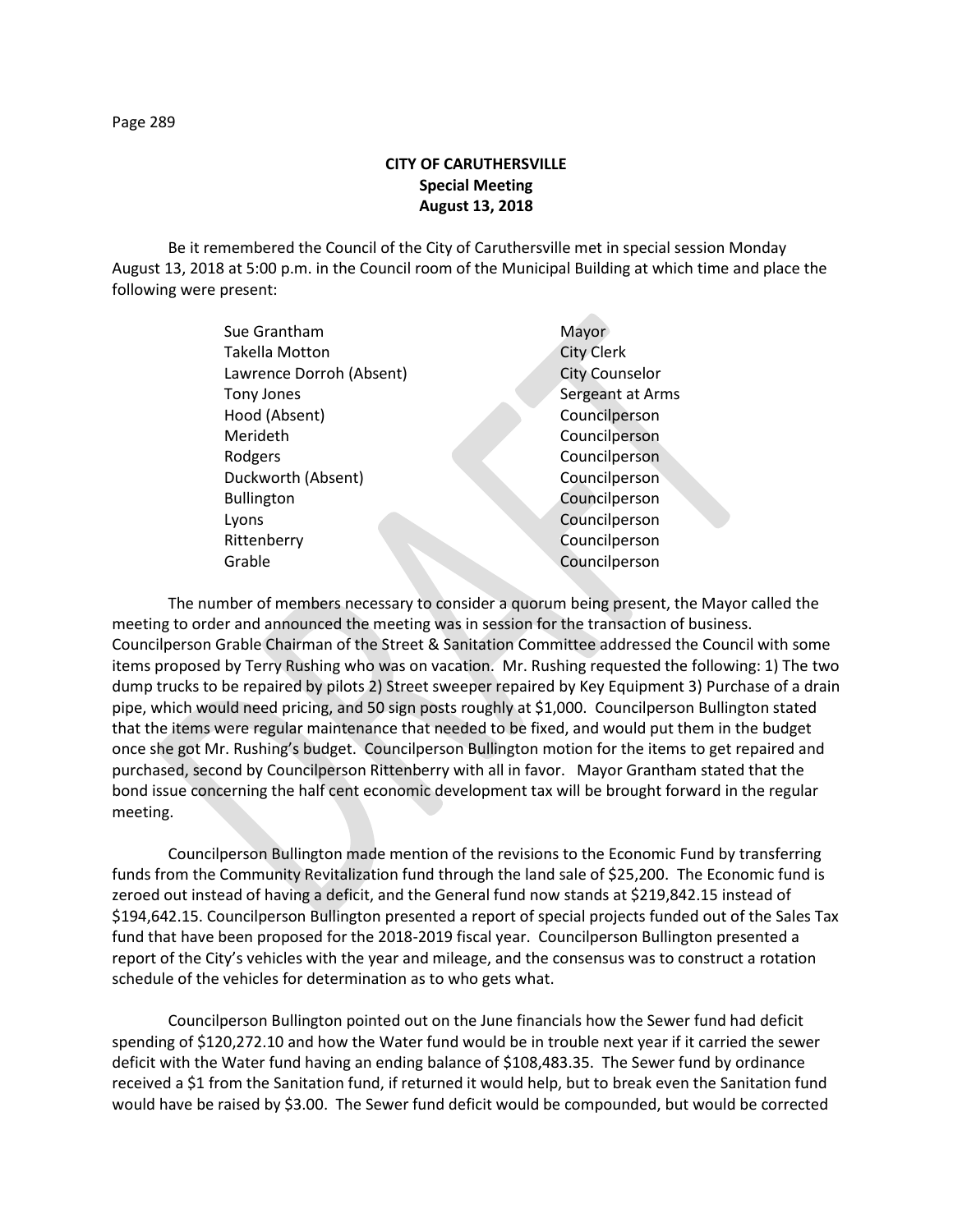by raising the base rate to \$3.00, and \$.085 per 1000 for anything over 2000 gallons. The base would go from \$8.00 to \$11.00 and \$1.65 per 1000 for anything over 2000 gallons to \$2.50. There was discussion about the employee raises as to whether or not to have them done in September or wait to January, whereby everyone would be scheduled to get raises since the police department had gotten raises January of this year. It would also give the City some breathing room by waiting those extra months. There were more discussions of ways to save money that could improve the bottom line. Doug McDowell stated that the City has to be run like a business, with costs going up then you have to raise fees accordingly in order to operate. Councilperson Bullington stated that the projections have been made, and now is the time when the City can no longer talk about the problem, but something has to take place. Councilperson Merideth made mention of maybe a way that employees could get personal time by use of sick time if raises weren't given, as a way to boost morale. Councilperson Bullington stated that when the personnel manual was being worked on that they addressed adding an extra perk by giving more hours to employees that had been employed longer.

Councilperson Rittenberry made motion effective October 1, 2018 to move the \$1 from Sewer back to Sanitation, and raise the Garbage fees by \$3.00 second by Councilperson Merideth, which resulted in the following vote:

| Merideth          | Yes | Rodgers | Yes |
|-------------------|-----|---------|-----|
| <b>Bullington</b> | Yes | Lyons   | Yes |
| Rittenberry       | Yes | Grable  | Yes |

Councilperson Merideth motion effective October 1, 2018 to raise the Sewer fees base by \$3.00 and \$2.50 per 1000 for anything over 2000 gallons, second by Councilperson Rittenberry, which resulted in the following vote:

| Merideth          | Yes | Rodgers | Yes |
|-------------------|-----|---------|-----|
| <b>Bullington</b> | Yes | Lyons   | Yes |
| Rittenberry       | Yes | Grable  | Yes |

Councilperson Grable motion to table the raises and revisit December 1, 2018, second by Councilperson Rittenberry, which resulted in the following vote:

| Merideth          | Yes | Rodgers | Yes |
|-------------------|-----|---------|-----|
| <b>Bullington</b> | Yes | Lyons   | Yes |
| Rittenberry       | Yes | Grable  | Yes |

Paul Shaw reported that the County will not be building a tower, so the network capabilities will be going forward on the City's water tower. There may be also an opportunity for a cell tower to go on a water tower, which would be economically beneficial to the City.

Councilperson Bullington stated that as far as the budget the only thing that should have to come to the Finance committee to approve is anything that goes above what's budgeted or that is not in the budget. Councilperson Merideth stated that if the department heads needed something extra to let the Council know in advance to give time to mull it over.